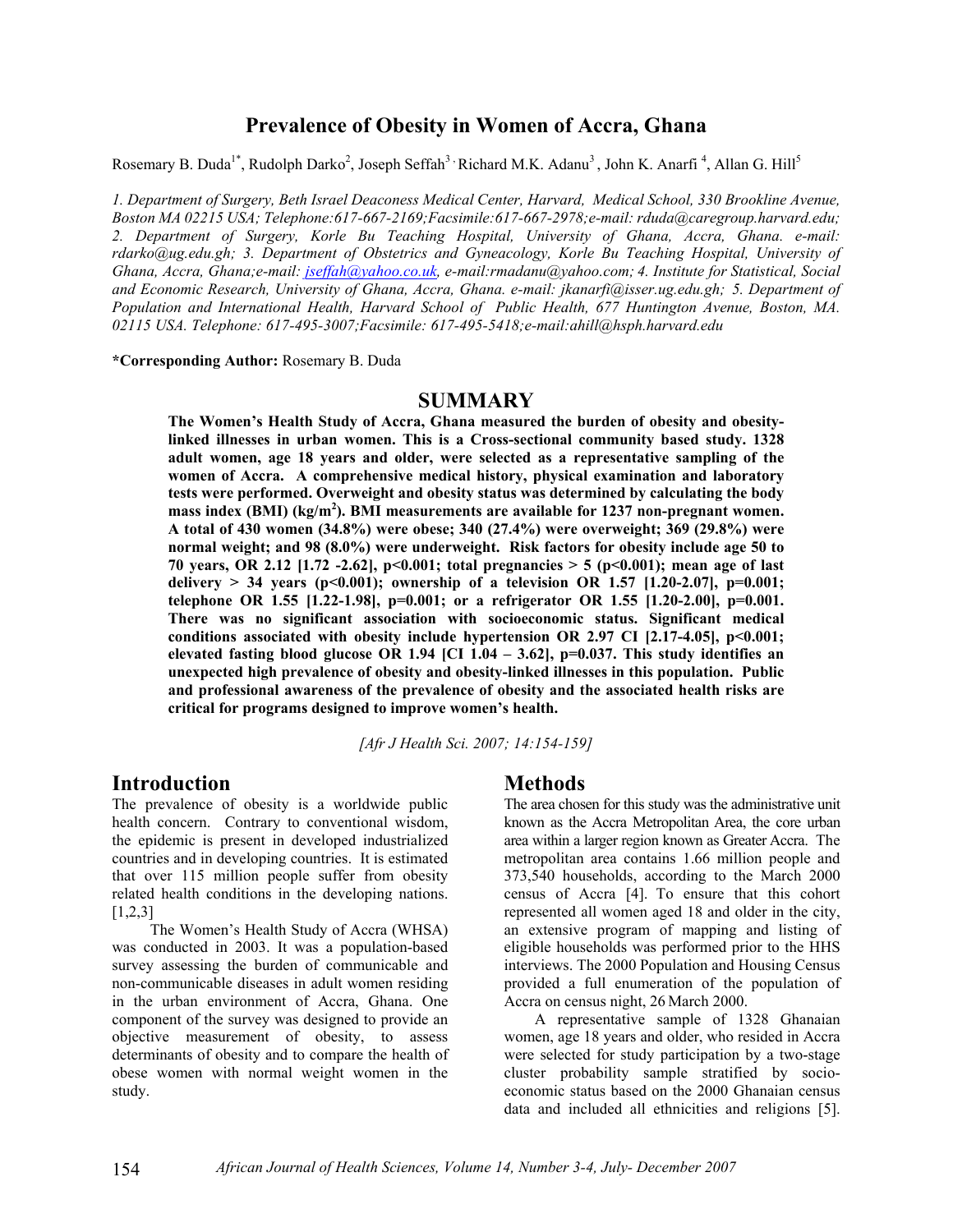These 1328 women participated in both a household survey (HHS) for self-reported overall health and a comprehensive medical and laboratory examination (CMLE) and are a sampling of a larger cohort of 3183 women who were participating in the HHS only. The age groups used for the overall study sampling were 18-24 years, 25-34 years, 35-54 years and 55 to 100 years. The response rate for participating in the CMLE after the HHS was 99%. No financial incentives were provided to the women.

 The CMLE was performed at Korle Bu Teaching Hospital, Accra, Ghana. It included a complete medical history of past illnesses, review of systems, family history, medication history, complete physical examination, anthropometric measurements [6], Papanicolaou smear, full blood count, fasting blood glucose, lipid panel and HIV testing. Study participants were individually counseled for participation in the study and informed consent was obtained by signature or thumbprint.

Body mass index (BMI) was defined as BMI  $\leq$ 18.5 underweight; BMI 18.5 – 24.9 normal weight; BMI 25.0 – 29.9 overweight; and > 30.0 obese [7]. Morbid obesity is defined as  $BMI > 40.0$ . Unless specifically stated, obese weight category refers to all those with a BMI  $\geq$  30.0 kg/m<sup>2</sup>.

 The data were coded and entered into the EPI6 database at the Institute for Statistical, Social and Economic Research (ISSER), University of Ghana. Statistical analyses were performed using SPSS version 13.0 for Windows (SPSS, Inc., Chicago, IL.). Statistical analysis was performed using descriptive frequencies, binary logistics regression analysis, Student t-Test and non-parametric analyses including Wilcoxan Rank Sum Test, Fisher's Exact Test and Chi-square analysis. The Odds Ratio (OR) with a 95% confidence interval (CI) was used to describe the strength of the association.

The Institutional Review Boards at the Harvard School of Public Health and Noguchi Memorial Institute for Medical Research, University of Ghana approved this study. The Committee on Clinical Investigations, Beth Israel Deaconess Medical Center, approved data analysis.

# **Results**

### *Measure of Obesity*

There were 39 women that were identified as pregnant by either history or physical examination and were excluded from the analysis. Women who were confined to wheelchairs and/or otherwise unable to step on the scale were not weighed. A total of 1237 women had both a height and weight measurement obtained and BMI calculated. The mean age was  $47.2 \pm 18.0$  years (range 18 to 100 years). The mean BMI was  $27.9 \pm 7.2$  kg/m<sup>2</sup> (range  $12.0 - 61.1$  kg/m<sup>2</sup>).

 The results of the BMI compared to age by decade are provided in **Table 1**. A total of 430 women (34.7%) were obese and 340 women were overweight (27.6%). Included in the obese category are 75 women (6.1%) who were identified to be morbidly obese (BMI  $\geq$  40.00 kg/m<sup>2</sup>).

 From those who answered the question on the HHS, 42/1206 (3.5%) of those who self-reported obesity had an objective BMI assessment. Of that group, 38 (90.5%) had a BMI  $\geq$  30.0; 3(7.1%) had a BMI in the overweight category and 1 (2.4%) was normal weight. Of the 1164 non-pregnant women who perceived their weight to be other than obese, 383 (32.9%) were obese, 329 (28.3%) were overweight, 358 (30.8%) were normal weight and 94 (8.1%) were underweight. There was no association of self-perception of obesity with age.

| Age          | <b>Body Mass Index</b> |      |               |      |                  |      |        |      |              |     |
|--------------|------------------------|------|---------------|------|------------------|------|--------|------|--------------|-----|
|              | < 18.5                 |      | $18.5 - 24.9$ |      | $25.0 - 29.9$    |      | > 30.0 |      | <b>Total</b> |     |
|              | n                      | %    | n             | %    | $\boldsymbol{n}$ | %    | n      | %    | n            | %   |
| 18-29        | 43                     | 15.8 | 128           | 47.1 | 68               | 25.0 | 33     | 12.1 | 272          |     |
| 30-39        | $\mathbf Q$            | 5.6  | 43            | 26.5 | 37               | 22.8 | 82     | 45.1 | 162          |     |
| 40-49        | 13                     | 5.4  | 53            | 21.9 | 82               | 33.9 | 94     | 38.8 | 242          |     |
| 50-59        | Q                      | 4.1  | 55            | 25.2 | 58               | 26.6 | 96     | 44.0 | 218          |     |
| 60-69        | 8                      | 4.1  | 46            | 23.5 | 52               | 26.5 | 90     | 45.9 | 196          |     |
| $70 +$       | 16                     | 10.9 | 44            | 29.9 | 44               | 29.9 | 43     | 29.3 | 147          |     |
| <b>Total</b> | 98                     | 7.9  | 369           | 29.8 | 341              | 27.6 | 429    | 34.7 | 1237         | 100 |

**Table 1. Body Mass Index (kg/m2 ) compared to Age Group by Decade** 

*Risk Factors for Obesity Age*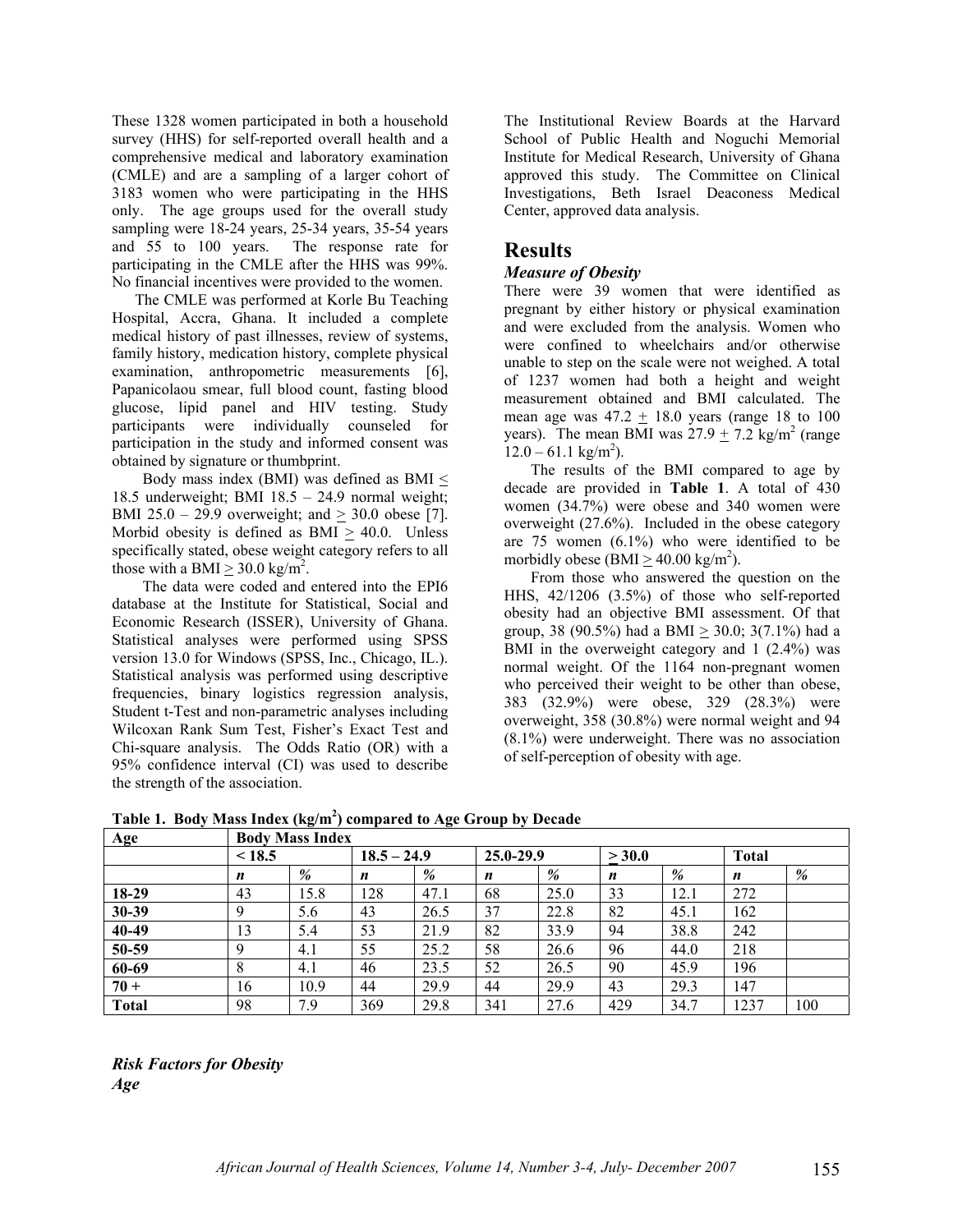BMI was significantly associated with increasing age (p<0.001) until the eighth decade. The odds ratio of being obese and age 50 to 69 was 2.12 [1.72-2.62], p<0.001 compared to women under age 50. Obesity continues to increase after age 50 until the seventh decade where the prevalence of obesity reaches a high of 45.9%. The prevalence of obese women decreases with age after age 70 years. Obesity was identified in 29.3 % of all women aged 70 years and greater, the second lowest prevalence age group in this study.

#### *Reproductive History*

The analysis was performed only for parous women  $(n=1142)$ . There was a positive association for select reproductive health factors as a risk for obesity. The mean number and standard deviation of reported full term pregnancies are as follows and are compared to normal weight women for analysis: 4.14+3.07 (p=NS) underweight women;  $4.68 \pm 3.44$  normal weight;  $5.64 \pm 3.09$  (p<0.001) overweight;  $5.70 \pm$ 2.99 (p<0.001) obese; and  $6.75 + 2.86$  (p<0.001) morbidly obese women.

 The mean age at last delivery was significantly associated with BMI when compared to normal weight women. The mean age in years of last delivery was  $30.1 +7.1$  (p=0.016) underweight women;  $32.7 \pm 7.5$  normal weight;  $34.4 \pm 7.1$  (p<0.001) overweight; and  $33.7 \pm 6.6$  (p=0.007) for obese women. There was no association with mean age at first delivery and BMI. The mean age of the first delivery was 21.6+3.6 for underweight women; 21.8+4.3 for normal weight women; 22.0+4.2 for overweight women; 21.4+4.0 for obese women.

#### *Leisure-time and work activity*

The majority of women in this study in general are sedentary. Few participate in moderate to vigorous work or leisure time activities. A total of 906/1060 (85.5%) reported a sedentary lifestyle with no difference whether the women were obese (84.3%) or non-obese  $(87.6\%)$ , p=ns.

### *Conveniences*

Obese women were significantly more likely than non-obese women to own a television (333/426 vs. 554/798, OR 1.57 [1.20-2.07], p=0.001; a refrigerator (309/426 vs. 503/798, OR 1.55 [1.20-2.00], p=0.001); a telephone (167/426 vs. 234/797, OR 1.55 [1.22- 1.98], p<0.001) or a car (56/352 vs. 37/362, OR 1.40 [1.01-1.98], p=0.043.

### *Socio-economic factors*

There was no significant overall association with obesity and socio-economic factors including level of education obtained, marital status, ethnicity, work status, occupation, hours of paid employment, number of household members, monthly income, or sub-metropolitan area of residence.

#### *Diet*

The women were questioned about their diet, cooking oil and consumption of fruit and vegetables. 96.2% of women reported preparing all meals at home, including women who work outside the home. Meals are relatively standard with a starch base and may include meat or fish. Only 12 women (1.0%) women reported never using any type of cooking oil or fat when preparing meals, 6 were obese, three overweight and three normal weight. The most frequent cooking oil is palm oil (57.9% overall), followed by a refined oil called Frytol® (34.8% overall). There was no association with use or type of cooking oils and obesity. Fruit consumption at least once a week was reported by 1029/1263 (81.5%) Vegetable consumption was more frequently reported with 1170/1217 (96.1%) of women consuming vegetables at least once per week. Less than 1% of all of the women eat one serving of fruit and vegetables per day. There was no association with fruit or vegetable consumption and obesity.

### *Medical conditions associated with obesity*

Women with a BMI  $\geq$  30 were significantly more likely (p<0.001) than all other women to have been hospitalized for an illness and to have previously been diagnosed with hypertension or diabetes. Obese women were also significantly more likely  $(p<0.001)$ to report difficulty walking, shortness of breath with exertion, chest pain with exertion and chest palpitations. Obese women were no more likely than non-obese women to report arthritic joint pain, chest pain at rest, asthma or chronic lung disease symptoms, stroke, or myocardial infarction,

 Hypertension was defined as an elevated blood pressure with a systolic reading  $\geq 140$  mmHg. **Table 2** shows the comparison of BMI category with those who had a hypertensive blood pressure reading. Hypertension as a univariate variable was significantly associated with age  $> 50$  years,  $p < 0.001$ . In a multivariate analysis, obese women were almost three times as likely to be hypertensive as non-obese women, OR 2.97 CI [2.17-4.05], p<0.001. A morbidly obese woman was almost seven times as likely as a woman of normal weight to be hypertensive OR 6.94 [CI 3.27 – 14.72],  $p \le 0.001$ . Compared to normal weight women, obese women were approximately twice as likely to experience chest pain with exertion OR 2.17 [1.43-3.32], p=0.001 and shortness of breath on exertion OR 2.19  $[1.56-3.08]$ , p<0.001.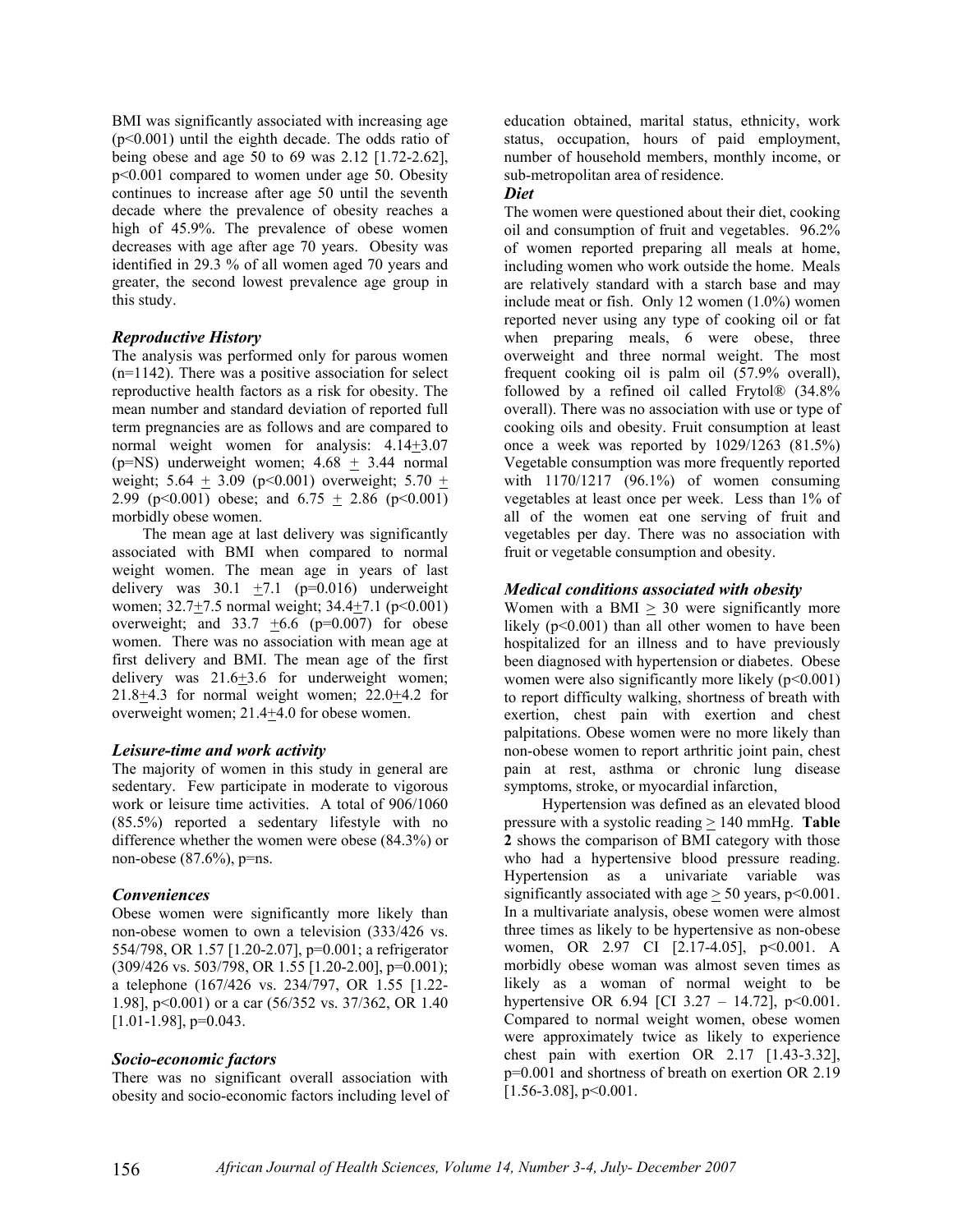| BMI $(kg/m2)$ |              | <b>Elevated Systolic BP</b> | <b>Total</b> |  |  |
|---------------|--------------|-----------------------------|--------------|--|--|
|               | $>140$ mm Hg |                             |              |  |  |
|               | n            | $\frac{0}{0}$               |              |  |  |
| < 18.5        | 31           | 31.3                        | 99           |  |  |
| 18.5-24.9     | 134          | 35.3                        | 380          |  |  |
| 25.0-29.9     | 166          | 47.2                        | 352          |  |  |
| > 30.0        | 286          | 65.1                        | 439          |  |  |
| <b>Total</b>  | 617          | 48.6                        | 1270         |  |  |

**Table 2: Overall Prevalence of Hypertension Compared to BMI.** 

#### *Results of laboratory tests*  **Fasting blood glucose**

The overall prevalence rate of an elevated FBG (> 6.5mg/dl), a marker for adult onset type 2 diabetes, was 8.3% (98/1186). The prevalence rate of the elevated FBG increased with increasing BMI. This study found that 16 (4.5%) had an elevated FBG compared to 3 (3.2%) for underweight women; 33 (10%) for overweight women and 42 (11.2%) for obese women. The prevalence of an elevated FBG in the morbidly obese was 11/70 (15.7%). In a multivariate analysis, there was a significant association between the overweight BMI group and FBG, OR 2.02 [CI 1.08 – 3.79], p=0.028; obese BMI OR 1.94 [CI 1.04 – 3.62],  $p=0.037$ ; and morbidly obese BMI OR 2.89 [CI  $1.25 - 6.78$ ], p=0.013 when compared to the normal weight group.

### *Lipid panel*

The results of the lipid panel measurements are available for 972 women. Total cholesterol (TC) was elevated in 246 (25.3%), high-density lipoprotein (HDL) was lower than normal  $\approx$  1.26 mmol/l) in 574 (59.1%) and low-density lipoprotein (LDL) was elevated in 147 (15.1%). The serum triglyceride level was elevated in only 51 (5.2%) of all women tested. There was no significant association with obesity defined by BMI and an abnormal TC. A lower than normal HDL was significantly associated with obesity measured by BMI, OR 1.59 CI [1.20 -2.10], p=0.001. Most obese women (176/333, 52.9%) had a normal TC and a low HDL.

 The LDL was elevated in 49/140 (35%) for obese women compared to 91/140 (65.0%) for nonobese women, p=NS. The TC to HDL ratio was calculated for 983 women. The mean TC/HDL ratio for obese women was  $4.08 \pm 1.78$  compared to  $3.78 \pm 1.78$ 1.69 for non-obese women,  $p= 0.003$ . Overall, 425 (47.4%) obese women had an optimal ratio less than

3.5:1; 288 (32.1%) had a ratio between 3.5:1 and 4.9:1; and 184 (20.5%) had an abnormal ratio  $> 5.0$ :1. There was a significant association with increased TC/HDL ratio  $> 5.0$  and obesity, OR 1.11 CI [1.02 – 1.20], p=0.013. There was a marginally significant association with obesity measured by BMI and triglyceride level,  $p=0.049$ , with  $24/333$   $(7.2\%)$  of obese women and 25/599 (4.2%) of non-obese women being detected with hypertriglyceridemia.

# **Discussion**

The Women's Health Study of Accra is the first comprehensive assessment of urban women's health in a West African nation. The risk factors for obesity include increasing age to 69 years, the number of full term pregnancies and age at last delivery. Every submetropolitan district in this study of Ghanaian women, whether affluent or not, had at least a 30% obesity rate. The prevalence rate in this study is similar to that reported for the USA [8].

 The WHSA identified a prevalence of obesity that is higher than earlier reported studies on Ghanaian women in Accra. In one previous study, the reported mean BMI of urban women was 22.6  $\text{kg/m}^2$  compared to a mean BMI of 27.9 kg/m<sup>2</sup> from the WHSA [9]. While the WHSA identified no significant association with measures of affluence such as income, occupation or education level, the previous report stated that those with the highest BMI's were from the highest income residential areas.

 The Transition and Health during Urbanization of South Africans (THUSA) study revealed that BMI, Waist to Hip Ratio [10] and Waist Circumference [11] as measures of obesity are correlated with hypertension, elevated serum triglycerides, fasting glucose and log fasting insulin [12]. They also report a significant negative correlation with HDL and obesity, as shown in the WHSA, and reported that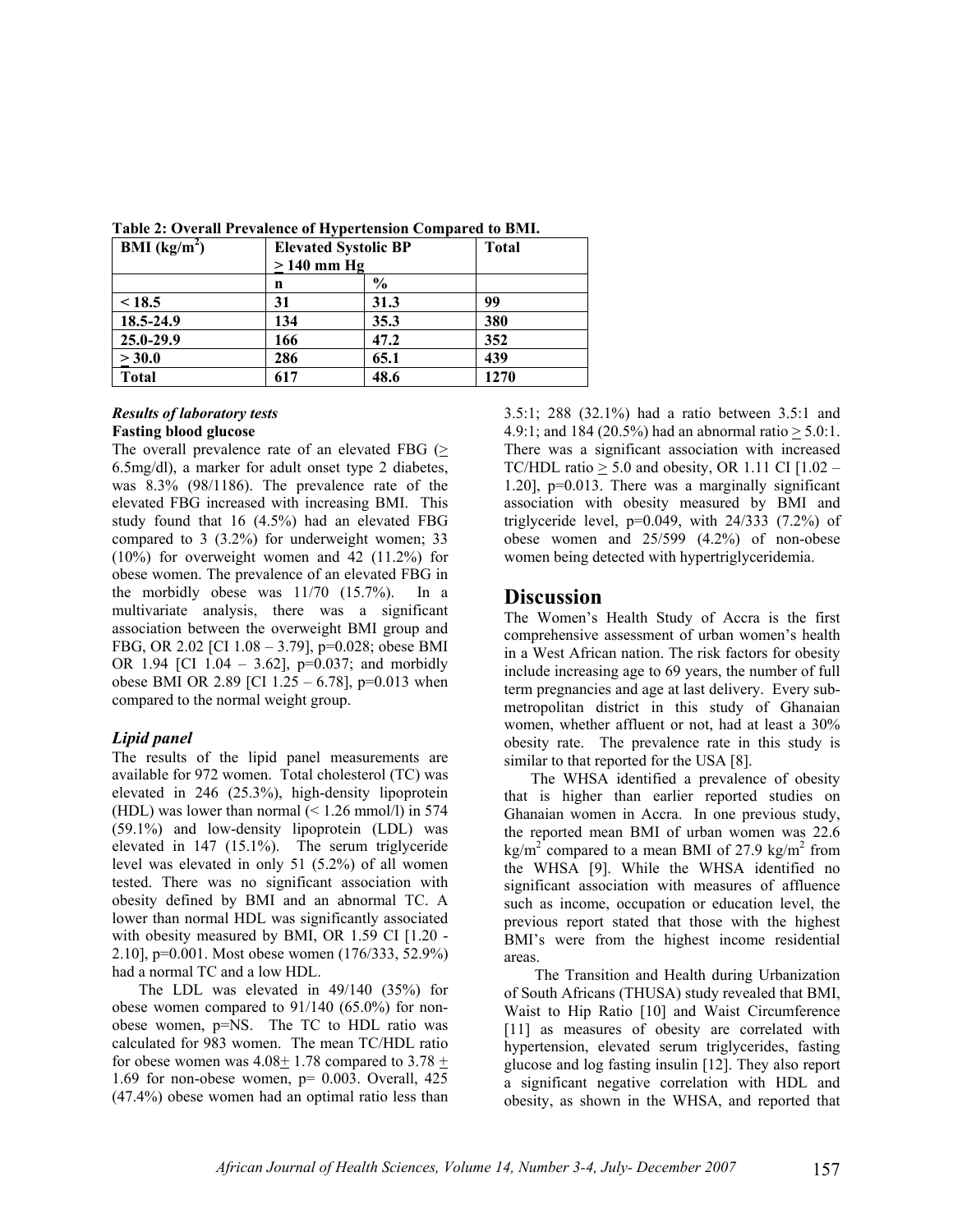waist circumference was the greatest predictor of non-communicable disease in black Africans.

 In the WHSA, BMI was not significantly associated with an increase in total cholesterol. This is consistent with reports indicating that fat distribution as measured by the waist to hip ratio affects cholesterol levels more than body mass index [13]. Other studies have shown that hypercholesteremia was significantly associated with an obese BMI [14].

 Serum triglycerides were not significantly associated with an obese BMI in the WHSA. Previous studies have shown strong correlations between BMI and triglycerides that was not identified in this Ghanaian population [15,16]. Most of the obese women had a lower than normal level of HDL, the favorable lipoprotein that when elevated confers cardiac protection [17]. The TC/HDL ratio ( $\geq 5.0:1$ ) was significantly higher in obese women. This, too, is a concern, as this ratio is a powerful predictor of cardiovascular risk [18]. The Nurses' Health Study found that the risk of developing type 2 diabetes increases as BMI increases [19, 20]. In a prospective study representative of the U.S. population, 27 percent of new cases of diabetes were attributable to weight gain of 5 kg (11 lb) or more in adulthood [21].

# **Conclusion**

We have shown that overweight and obesity is a common condition in adult women in Accra, Ghana and that a BMI in the obese range is significantly linked to major health illnesses in this population. The officials in the ministry of health of developing countries as well as the physicians and the lay population must recognize the increasing prevalence of chronic illnesses such as obesity, hypertension and diabetes in their adult population. Counseling to avoid the weight gain seen with increasing age should be started when women are quite young. Encouragement to reduce caloric intake of high fat foods and the need to increase physical exercise should be started in grade school. Few obese women live to an elderly age.

# **Acknowledgements/Funding:**

The World Health Organization, United States International Development Agency and Fulbright New Century Scholar Program (AGH) provided funding.

# **References**

1. World Health Organization. *Obesity and overweight. Fact Sheet*. 2004; www.who.org\Papers\Obesity\WHO Obesity and overweight.htm.

- 2. McLellan F. Obesity rising to alarming levels around the world. *Lancet*. 2002; **359(9315)**:1412.
- 3. Walker AR, Adam F, Walker BF. World pandemic of obesity: the situation in Southern African populations. *Public Health.* 2001; **115** 368-372.
- 4. McGranahan, G and J Songsore. Wealth, health and the urban household: weighing environmental burdens in Accra, Jakarta and Sao Paulo. Environment 1994; 36:4-11 and 40-45.
- 5. Megill, D. Recommendations For designing master sample for Ghana intercensal household survey program, Demographic and Socioeconomic Research Services, International Programs Center, Ghana, US Bureau of the Census. Washington D.C. 2002.

http://www.census.gov/ipv/www/idb/countr y/ghportal.html

- 6. Norton K, Whittingham NO, Carter L Kerr D, Gore C, Marfell-Jones M. Chapter 2: Measurements techniques in anthropometry, In Norton K, Olds I. Anthropometrica. A textbook of body measurement and health courses. Sydney: University of New South Wales press, 1996. pp. 25-75.
- 7. World Health Organization. Obesity: Preventing and managing the global epidemic. *Report of a WHO Consultation of obesity.* Geneva, World Health Organization, 1998. www.who.org/int.
- 8. Hedley AA, Ogden CL, Johnson CL, Carroll MD, Curtin LR, Flegal KM. Prevalence of overweight and obesity among US children, adolescents, and adults, 1999-2002. *Journal of the American Medical Association.* 2004; **291**:2847-2850.
- 9. Amoah AG. Sociodemographic variations in obesity in among Ghanaian adults. *Public Health Nutrition.* 2003; **6**:751-757.
- 10. Albu JB, Murphy L, Frager DH, Johnson JA, Pi-Sunyer FX. Visceral fat and racedependent health risks in obese nondiabetic premenopausal women. *Diabetes*. 1997; **46**: 456-462.
- 11. Dupres JP, Nadeau A. Tremblay A, Role of deep abdominal fat in the association between regional adipose tissue distribution and glucose tolerance in obese women. *Diabetes.* 1989; **38**:304-309.
- 12. Kruger HS, Venter CS, Vorster HH. Obesity in African women in the North West Province, South Africa is associated with an increased risk of non-communicable